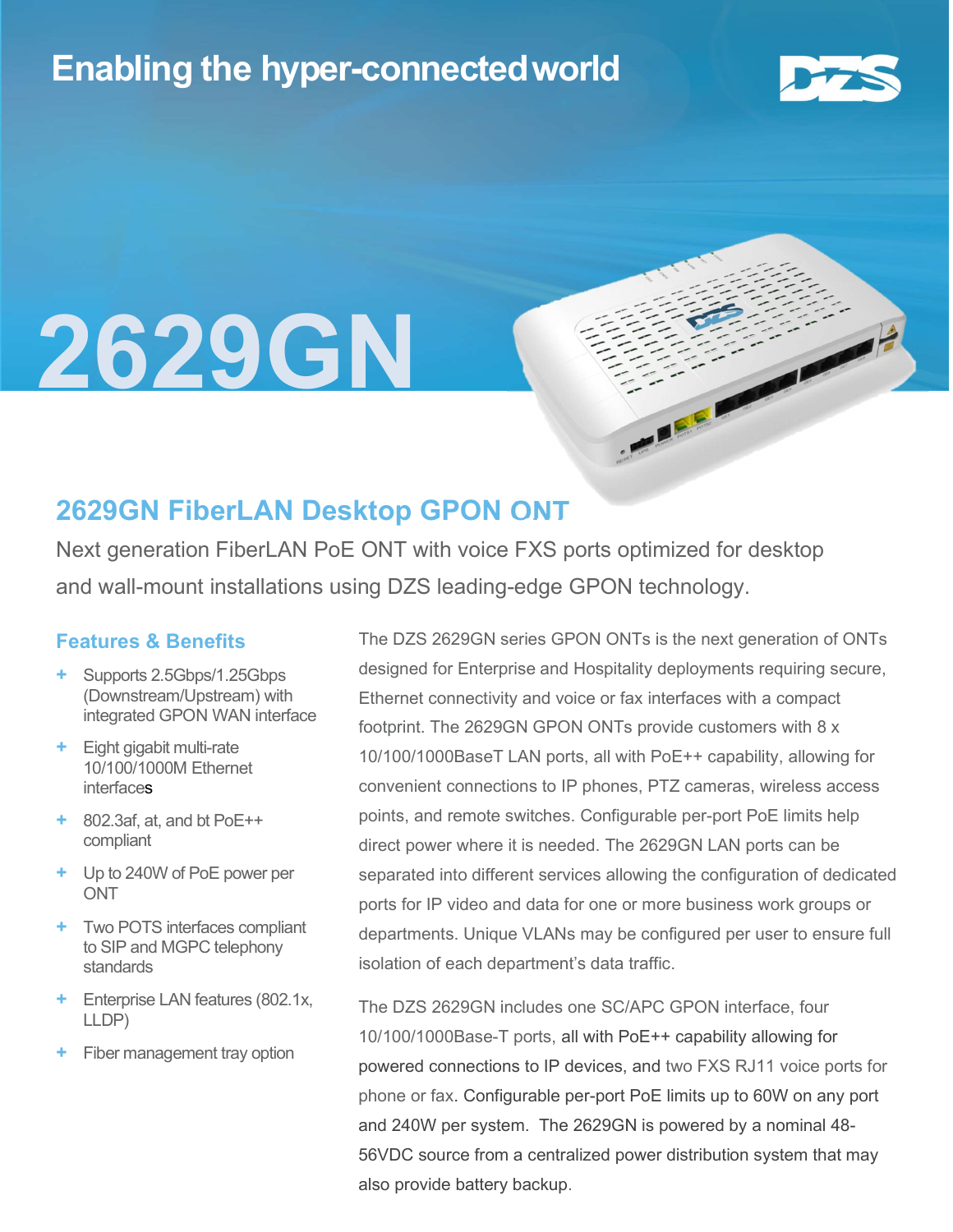# FiberLAN Desktop PoE ONT 2629GN



#### Service Scenario

The FiberLAN GPON network consists of an Optical Line Termination (OLT) located in a central location, and a set of Enterprise grade Optical Network Terminals (ONTs). All Ethernet LAN ports can be separated into different services allowing the configuration of dedicated ports for IP video and data for one or more business work groups or departments. Unique VLANs may be configured per user to ensure full isolation of each department's data traffic.

With LLDP-MED support for voice VLAN advertisement, 802.1x authentication, and DZS Dynamic VLAN Mapping capability for handling complex sets of packet classification rules, operators can expertly manage traffic on each ONT LAN port to provide optimum customer experiences.

#### Key Service Attributes

- FSAN ITU-T G.984 GPON Class B+ compliant
- + Eight 10/100/1000MBase-T Ethernet ports, RJ45 supporting 1Gbps symmetrical services
- + All ports 802.3af, at, and bt PoE++ compliant
- + Two voice ports, FXS interfaces compliant to ANSI or ETSI standards, SIP and MGCP
- + Support of Radius 802.1x, LLDP
- + IPTV multicast, IGMPv2 and IGMPv3 services
- + Any-port, Any-service data model
- + Traffic management including Q-in-Q tagging, 802.1Q VLANs, multiple subscriber VLANs, per-port rate limiting
- + 802.1p priority bits, DiffServ and priority ques based on services types.
- + OMCI and TR-069/TR-98 management
- + DZS Universal Service Provisioning (USP), ONT SNMP Client
- + Local Web UI, DZS CPE Manager feature set
- + +48 VDC power source, option for battery backup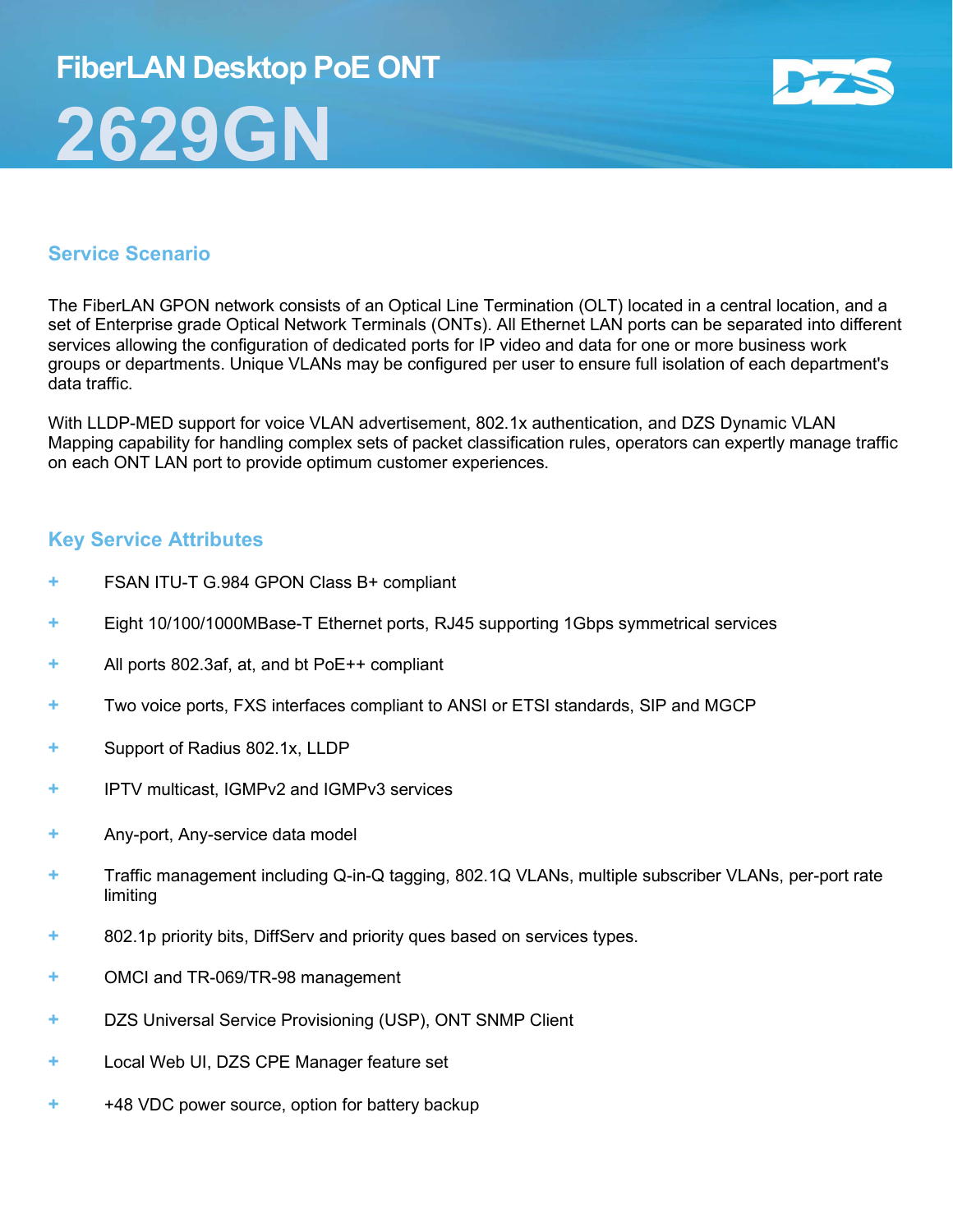## FiberLAN Desktop PoE ONT

# 2629GN

## Product Specifications

#### **Hardware**

- + Dimensions
- Width: 10.3" (260mm) Depth: 6.1" (155mm) Height: 1.4" (35mm)
- + Weight 0.77 LB (0.35 kg)
- + 256GByte Flash Memory
- + 512GByte SDRAM (DDR3)
- + GPON WAN Interface
- + Capacity:2.5Gbps Down/1.25Gbps Up

#### Interfaces

- + WAN: 1 SC/APC port, GPON
- + LAN:8 ports 10/100/1000MBase-T Ethernet (RJ45)
- + Telephone: 2 ports 2-wire RJ11
- + Power: 1 2-pin barrel connector, 1 2x4 8-pin connector
- + LED Indicators
- + Recessed RESET button

#### GPON

- + Class B+ optics, 20km (12.4 miles), reach, max split 64
- + Maximum ODN Attenuation, +28.5 dB link budget
- + GPON Type B redundancy support
- + G.985 xPON co-existence filter
- + Transmitter, 1310nm, +0.5 to +5 dBm, DBF
- + Receiver, 1490nm, -28 dBm, APD/TIA
- + Forward Error Correction (FEC) per G.989.3
- + Dying Gasp

#### Ethernet LAN ports

- + Auto-MDI-X crossover control
- + Auto-Speed or manual selection
- + IEEE 802.3af, at, and bt PoE support on all ports
- + Max 61.6W PoE load on any port up to 123.2W total
- + IEEE 802.3ab 1000Base-T
- + IEEE 802.3u 100Base-T
- + IEEE 802.3az EEE
- + IEEE 802.1x Authentication

#### Telephone

- + SIP (RFC 3261)
- + MGCP
- + Codec: G.711 (u-law and A-law), G.729B, G726
- + RENs per line: 5 maximum
- + Drop length: Residential short loop, 152.4 m (500 ft.)
- + Output max: 25mA
- + Ring voltage: 48Vrms @ 20/25 Hz

#### Quality of Service

- + HW-based internal IEEE 802.1p (CoS)
- + Strict Priority (SP)
- + 802.1Q(VLAN tag) QoS mapping ToS/CoS
- + 8 queues per port
- + Classified traffic can be tagged with VLAN ID and Ethernet Priority bit, and can be assigned to priority queues
- + Classify packets into different IEEE 802.1p priority queues according to DSCP values (RFC 2475)
- + The range of traffic shaping or rate-limit shall between 64 Kbps to the maximum port rate with 64kbps granularity. The accuracy error shall be less than ±10%.
- + DSCP IP CoS (RFC 2475)

#### Software Features

- + IEEE802.1D and IEEE802.1Q
- + Address learning with auto aging-L2/BPDU Filter
- + Support 2048 MAC learning addresses
- + Multiple T-CONTs/GEM ports per device + Flexible mapping between GEM port and
- T-CONT + Priority queues and scheduling on upstream
- + Activation with automatic discovered serial Number and password

#### IP Routing and Firewall

- + DHCP, Static-IP and PPPoE
- + NAT/NAPT
- + DNS Proxy
- + DHCP Server
- + UPnP, plug and play

#### IPv6

- + IPv4 and IPv6 Dual-Stack-Lite
- + Bridged Mode (transparent pass thru of IPv6 frames)
- + IPv6 support of BRouted and PPPoE Bridged VI AN<sub>S</sub>
- + DHCPv6 client and server
- + Router Advertisement on LAN-side interfaces + SLAAC for automatic acquisition of WAN-side
- IPv6 addresses and GW
- + CLI, HTTP and TR-069 management via IPv6

#### Environmental

- + Operating Temperature 5~140°F (-15~+60°C) Ex Temperature
- + Storage temperature -40~121°F (-40~85°C)
- + Operating humidity 5 to 95% (noncondensing)
- + Altitude: –200 to 10,000 feet (–61 to 3,048 m) above sea level

#### Powering

- + DC power, 44-56VDC
- + Input power, 250W maximum (6W ONT TYP, 244W PoE)
- + Power consumption, ~8W maximum

#### Management

- + ITU-T 984.1/G988 compliant OMCI interface
- + CPE Manager Web UI
- + CLI over telnet
- + SNMP Client
- + TR-069, TR-104, TR-98
- + DZS Universal Service Provisioning
- + LED indications for status

#### **Compliance**

- + FCC Part 15 Class B
- + ICES-003 Class B
- + EN55022, EN55024
- + IEC 62368-1
- + FDA IEC 60825-1
- + RoHS 2015/863/EU